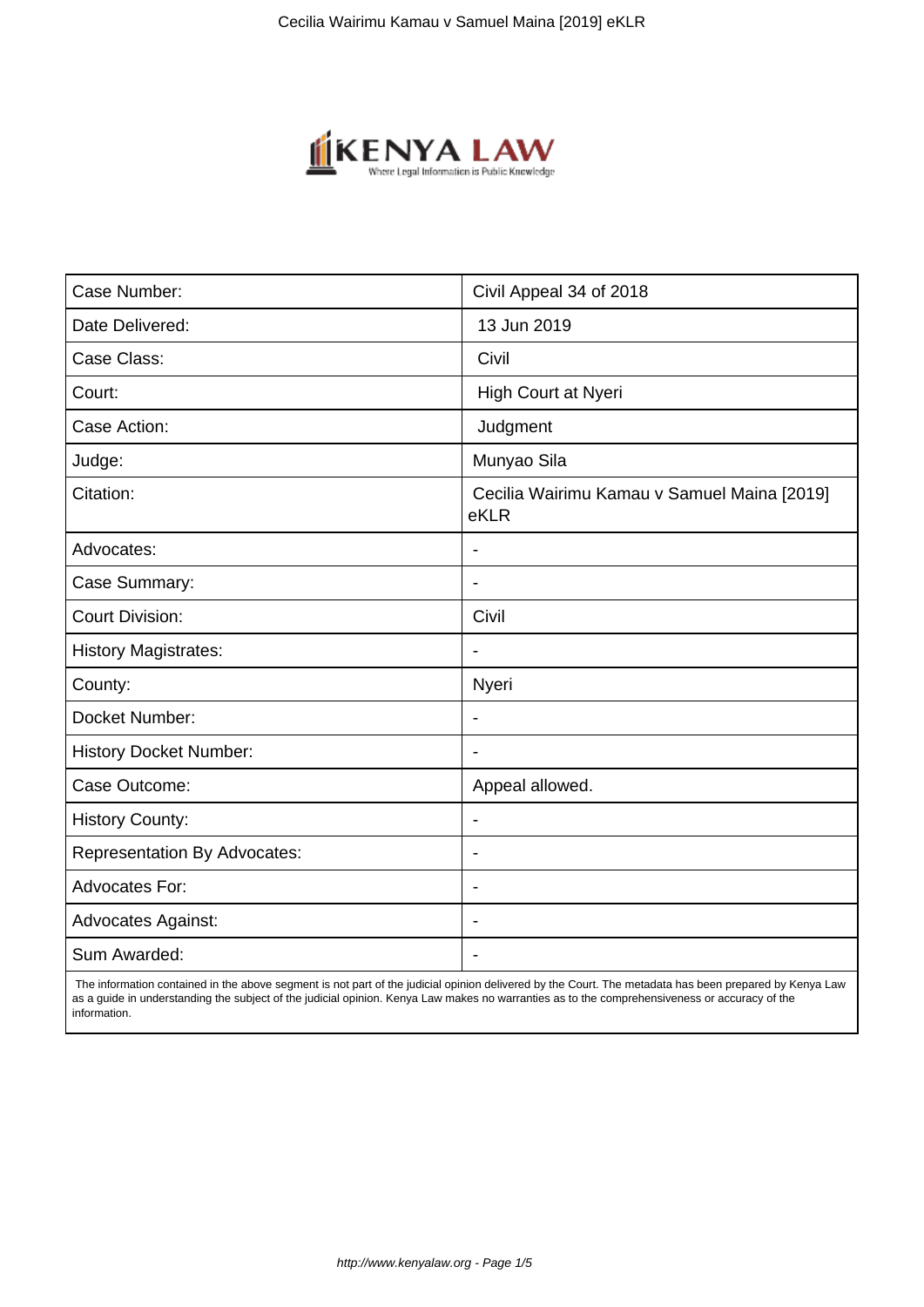## **IN THE HIGH COURT OF KENYA**

# **AT NYERI**

# **CIVIL APPEAL NO. 34 OF 2018**

**CECILIA WAIRIMU KAMAU.....................................................................APPELLANT**

## **VERSUS**

**SAMUEL MAINA.................................................................................................RESPONDENT**

## **JUDGMENT**

# **FACTS**

1. A brief overview of the case is as follows; in 2017 the respondent instituted legal proceedings against the appellant to recover a total sum of Kshs.1,725,000/-; the appellant is alleged to have refused/failed to honour the terms of an agreement and was therefore in breach; an ex-parte judgment was entered against the appellant which she had unsuccessfully applied to have set aside in the subordinate court;

2. The Appellant herein being dissatisfied with the trial court's decision delivered on the 17/07/2018 by the Hon. P.Mutua Senior Principal Magistrate in Nyeri CMCC No.401 of 2017 sought redress by filing the Memorandum of Appeal on the 19/07/2018 and listed six (6) grounds of appeal; which grounds are as summarized hereunder;

(i) The trial court erred in dismissing the application dated 29/05/2018 in Nyeri CMCC No.401 of 2017;

(ii) The appellant was denied an opportunity to ventilate her defence; the respondent did not demonstrate the prejudice likely to be suffered which could not be compensated with costs;

(iii) The trial court ignored the triable issues raised in the appellant's draft Defence; the Summons to Enter Appearance was faulty; the process-server effected improper service;

(iv) The trial court erred in summarily determining the suit without considering the gravity of the triable and arguable issues raised and arrived at an erroneous decision.

(v) The appellant prayed that the appeal be allowed and the ruling delivered on the 17/07/2018 and any subsequent orders be set aside;

3. At the hearing hereof the Appellant was represented by learned counsel Mr. Mshila whereas the respondent was represented by learned counsel Mr. Wamahiu; both counsel made oral presentations hereunder in a summary of their rival submissions;

## **APPELLANTS CASE**

4. The Summons to Enter Appearance was improper as the suit was instituted on the 23/11/2017 but it indicated the matter was set for hearing on 13/03/2017; the Appellant also contends that she was misled by the process-server into believing that she had a year in which to enter appearance;

5. The appellant was not served with the Notice of Entry Judgment before the execution process was initiated; that the appellant only made aware of the judgment when served with the Notice to Show Cause dated 2/05/2018;

6. The appellant annexed a Draft Defence in which she submitted that it was meritorious as it raises triable issues; one being that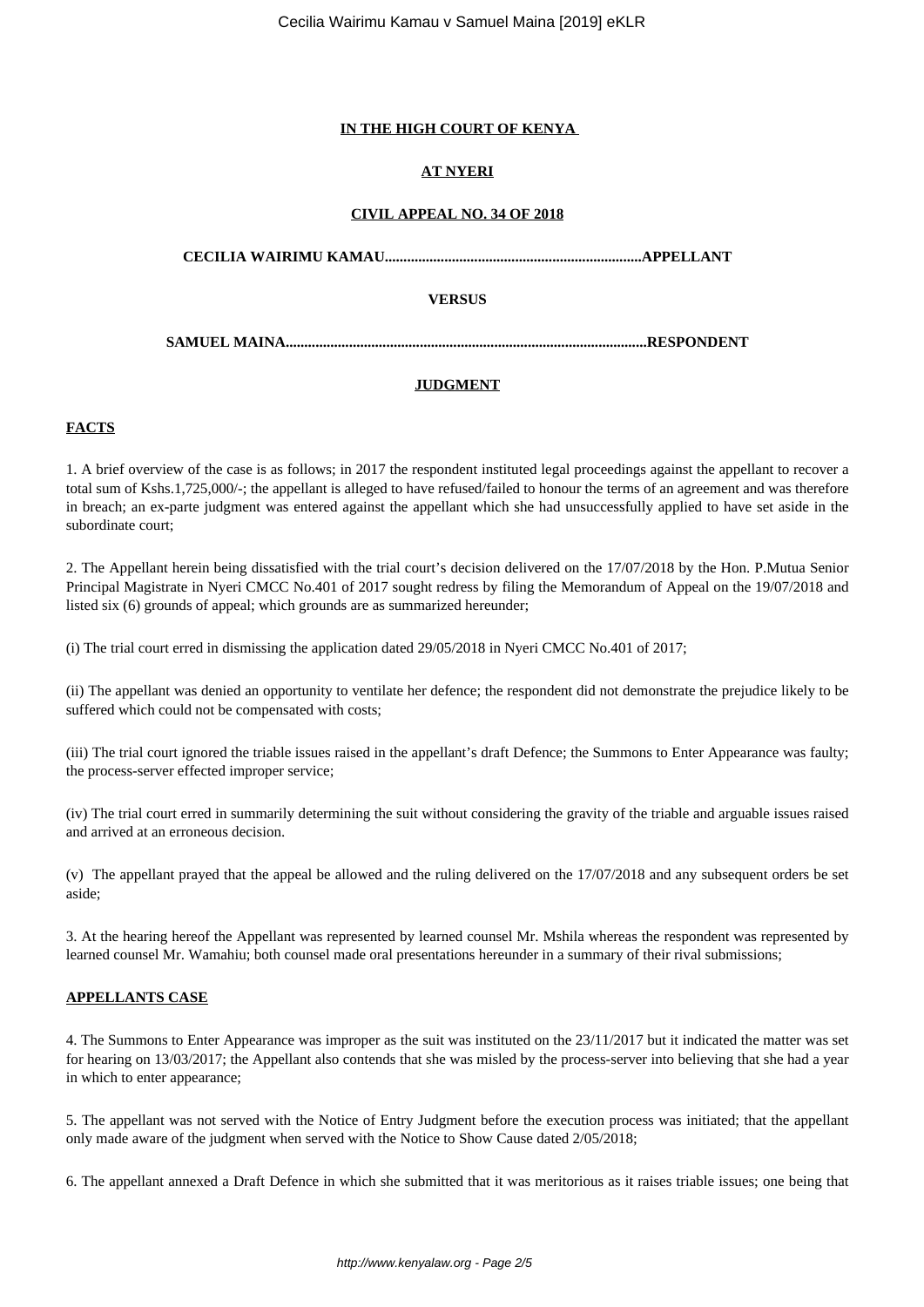there are no contractual duties owed to the respondent; that the sum advanced on the 21/11/2013 which was secured by motor vehicle registration No.KAR 220E was in the sum of Kshs.225,000/- which sum had been fully paid and the security duly released to the appellant; that the Deed of Acknowledgment dated the 8/09/2014 that was the basis of the respondents claim was a forgery as the amount and interest rate has been altered and meant to have misled the trial court into believing that the debt against the appellant was still in existence.

7. That there were glaring triable issues that could be gleaned from the documents; that the duty of the court was not to mete out punishment but to balance the rights of the parties; case law relied on **Philip Keipto Chemwolo & Anor vs Augustine Kubende [1986] eKLR** and **Interglobe Services Ltd vs Hama Ware Housing Ltd (2014) eKLR**.

### **RESPONDENTS CASE**

8. In response the respondent opposed the application and relied on a Replying Affidavit made on the 12/06/2018; the respondent raised a preliminary point that the appellant had not given any security for costs and that she was in contempt of court for defying court directions; that the timelines in the Summons to Enter Appearance were clear and that the appellant was indolent and did not take any action upon service of the summons;

9. The respondent stated that the application to set aside the ex-parte judgment was an afterthought; the draft defence was a sham and was also a mere denial as it did not raise any triable issues; the issue of the Acknowledgment Deed dated 8/09/2014 being a forgery or fraudulent was not raised or particularized in the defence; there was still a debt owing to the respondent and no document any deed of discharge;

10. That the lower court's ruling dismissing the appellant's application was well reasoned; the case cited and relied upon was that of **Mbogo vs Shah (1968) EA 93** where it was held that the appellate court should not interfere with the discretion of the lower court unless it is satisfied that it misdirected itself and as a result arrived at a wrong decision; or that it was manifestly clear that it wrongly exercise of its discretion and as a result there was miscarriage of justice;

11. The appellate court was urged to reach a conclusion that the appellant was underserving of exercise of the court's discretion to set aside the impugned ex-parte judgment.

#### **ISSUES FOR DETRMINATION**

12. After taking into consideration the presentations made by both parties this court finds the following issues for determination;

(i) Whether to set aside the ruling delivered on 17/07/2018;

## **ANALYSIS**

13. This being the first appellate court it is incumbent upon this court to reconsider and re-evaluate the evidence placed before it and arrive at its own independent conclusion; case reference is the case of **Selle vs Associated Motor Boat Co. Ltd (1968) EA 23; where it was held;**

#### **"In particular this court is not bound …**

14. The appellant herein had applied to the lower court to have the ex-parte judgment entered against her on the 21/01/2015, set aside; this first application was dismissed on the 17/07/2018 because the trial court found that it was lacking in merit; the appellant then proceeded to file this instant appeal against that ruling;

15. The appellant had attached to her initial application a draft of the defence she had to the respondent's claim to support the contention that she had a good defence to the respondents claim; it was to the effect that the sums claimed had been fully paid and the security had been released and that there was no sum owed to the respondent; her contention was that there was also an alteration of the loan documents;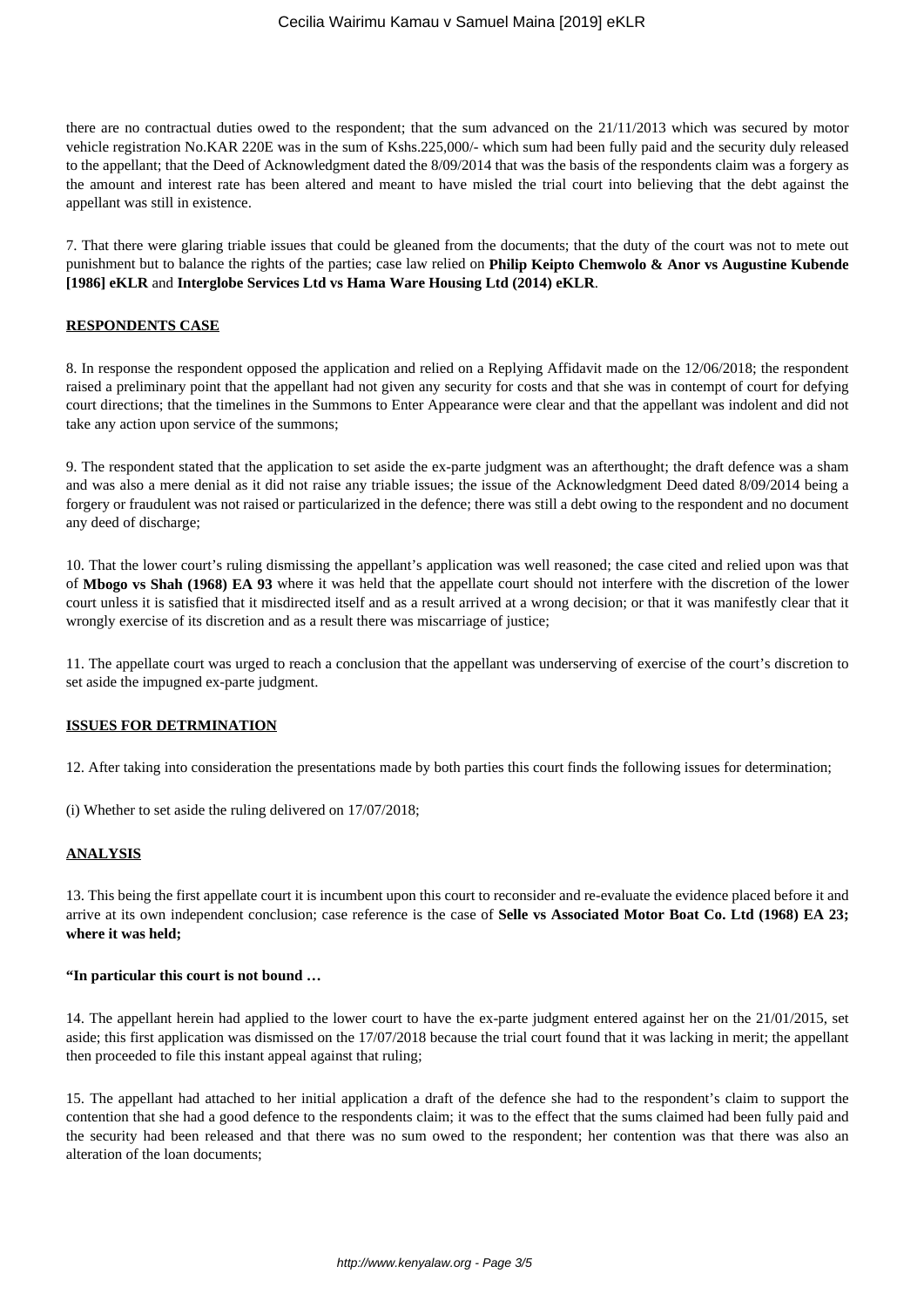16. The reason the appellant gave for her omission to filing her defence within the timelines was that she had been misled by the process server who had served her with the Summons to Enter Appearance; the appellant submitted that all these triable issues were raised before the trial court and it had erred in ignoring and/or failing to take them into consideration when arriving at its decision; therefore it had denied her an opportunity to ventilate her defence; so she was still seeking for her right to justice which she contends can only be achieved by the setting aside of the ex-parte judgment;

17. The appeal was opposed the grounds that the defence was a sham and afterthought as appellant had conceded that money was advanced to her; that if the monies had been repaid no discharge was annexed to show satisfaction of the debt; secondly the appellant had raised the issue of fraud and forgery of the documents but had failed to place any material before the trial court to support these allegations nor were these allegations particularized in her defence as required by law;

18. The respondent submitted that even though the appellate court had unfettered discretion this should be exercised judicially and that it should not interfere with the trial court's decision unless it had satisfied itself that the trial court had misdirected itself and as a result arrived at a wrong decision; or unless it was manifestly clear that the trial court wrongly exercised its discretion and as a result there was a miscarriage of justice;

19. The respondent urged this court to dismiss the appeal as the appellant was undeserving of the courts discretion to set aside the impugned ex-parte judgment;

20. This court concurs that it has been given wide and unfettered discretion to make such orders as may be necessary for the ends of justice; but this has to be exercised judicially; in this instance this court has had occasion to peruse the detailed and well-reasoned decision of the trial court;

21. Starting with the issue of service of the Summons to Enter Appearance the trial court found that the issue of the appellant being misled was unfounded; and stated that;

## *"The summons to enter appearance are very clear that she was to enter appearance within fifteen (15) days after service The issue of being misled therefore does not arise."*

22. This court has had occasion to peruse the court record in particular the Affidavit of Service dated the 22/01/2018 made by the process server who effected service upon the appellant; at paragraph 5 it makes reference to the mention date and it reads as follows;

# *"5.THAT the Notice of summons set out clearly the mention date as 13th March, 2018."*

23. Service was effected on the 6/01/2018 and this is not in dispute; this court sees no reason why the process server placed more emphasis on the mention date than on the time-line of 15 days; the contents of the affidavit are supportive of the appellants explanation of being misled by the process server; had the trial court addressed the issue of service closely it would have found that such an explanation constituted a good and sufficient cause for the appellants failure to file the defence within the required timelines;

24. On the issue of the defence the trial court had this to state in its ruling;

## *"The only thing which can save the defendant is if she has a defence to the claim.*

*10. I have considered the draft defence………….But she provides no particulars of fraud as required under Order2 rule 4 of the Civil Procedure Rules, 2010. A court cannot make a finding of fraud when the particulars of fraud are not set out in the pleadings (Wamukota vs Donati [1987] KLR 280). There is therefore no valid defence of fraud before the court. The upshot is that the defendant as matters stand, has no valid defence to the plaintiff's claim."*

25. The trial court proceeded to dismiss the application with costs to the respondent; it is trite law that the court only has to consider whether on the face of it the defence discloses an arguable or triable issue; the appellant raised the issue of alteration of the loan documents on the issue of interest rate; this line of defence appears to contain considerable merit and ought not to have been disregarded by the trial court; in this instance the defence filed was also a draft defence and the failure to include the particulars of fraud is not fatal as the defence can be subjected to amendment to include the particulars;